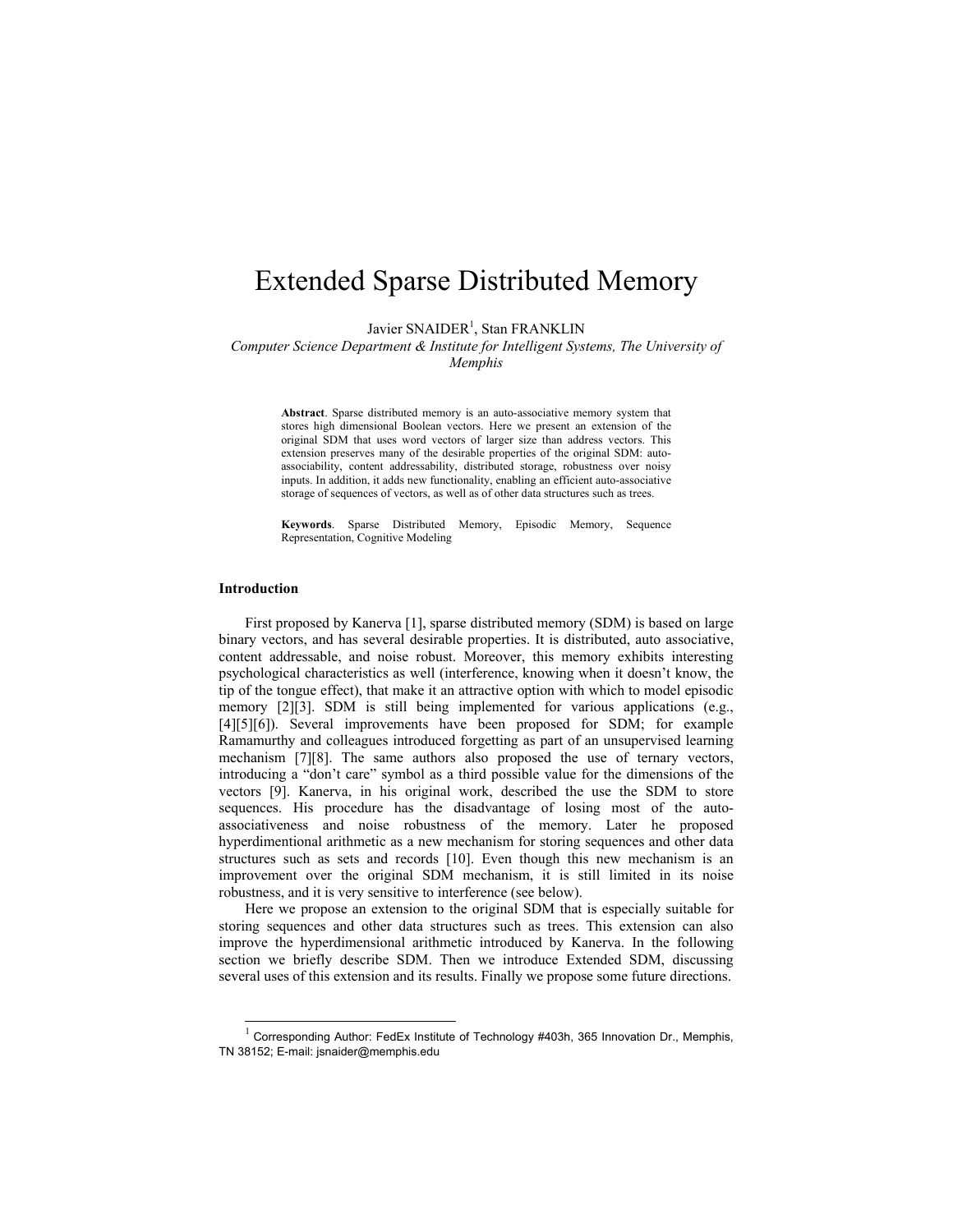#### **1. Sparse Distributed Memory**

Here we present a brief introduction to SDM concepts. Both leisurely descriptions [11] and highly detailed descriptions [1] are available. Readers already familiar with SDM can skip this section.

SDM implements a content addressable random access memory. Its address space is of the order of  $2^{1000}$  or even more. Both addresses and words are binary vectors whose length equals the number of dimensions of the space. In this example, we will think of bit vectors of 1000 dimensions. To calculate distances between two vectors in this space, the Hamming distance is used. Surprisingly, and of importance to SDM, the distances from a point of the space to any other point in the space are highly concentrated around half of the maximum distance. In our example, more than 99.9999% of the vectors are at a distance between 422 and 578 from a given vector of the space [1].

To construct the memory, a sparse uniformly distributed sample of addresses, on the order of  $2^{20}$  of them, is chosen. These addresses are called hard locations. Only hard locations can store data. Several hard locations participate in the storing and retrieving of any single word of data. Each hard location has a fixed address, and contains one counter for each dimension. In our example, each hard location has 1000 counters. A counter is just an integer counter with a range of -40 to 40. Counters can be incremented or decremented in steps of size one.

To write a word vector in a hard location, for each dimension, if the bit of this dimension in the word is 1, the corresponding counter is incremented. If it is 0, the counter is decremented. To read a word vector from a hard location, we compute a vector such that, for each dimension, if the corresponding counter in the hard location is positive, 1 is assigned to this dimension in the vector being read, otherwise 0 is assigned.

When a vector is written in an address in the SDM, it is stored in several hard locations. In the same way, to read from an address in the SDM, the read vector is a composition of the readings of several hard locations. To determine which hard locations are used to read or write, the access sphere is defined. The access sphere for an address vector is a sphere with center at this address that on average encloses 0.1% of all the hard locations of the memory. The radius of the access sphere depends on the number of dimensions of the space. For example, for a SDM with 1000 dimensions, the radius of the access sphere is 451. In the example, the access sphere will contain any hard location whose address is less than 451 away from the address vector.

To write a word vector in any address of the memory, the word is written to all hard locations inside the access sphere of the address. To read from any address, all hard locations in the access sphere of the address vector are read and a majority rule for each dimension is applied.

In general, the SDM is used as an auto-associative memory, so the address vector is the same as the word vector. In this case, after writing a word in the memory, the vector can be retrieved using partial or noisy data. If the partial vector is inside a critical distance from the original one, and it is used as address with which to cue the memory, the read vector will be close to the original one. This critical distance depends on the number of vectors already stored in the memory. If the process is repeated, using the first recovered vector as address, the new reading will be even closer to the original. After a few iterations, typically less than ten, the readings converge to the original vector. If the partial or noisy vector is farther away than the critical distance, the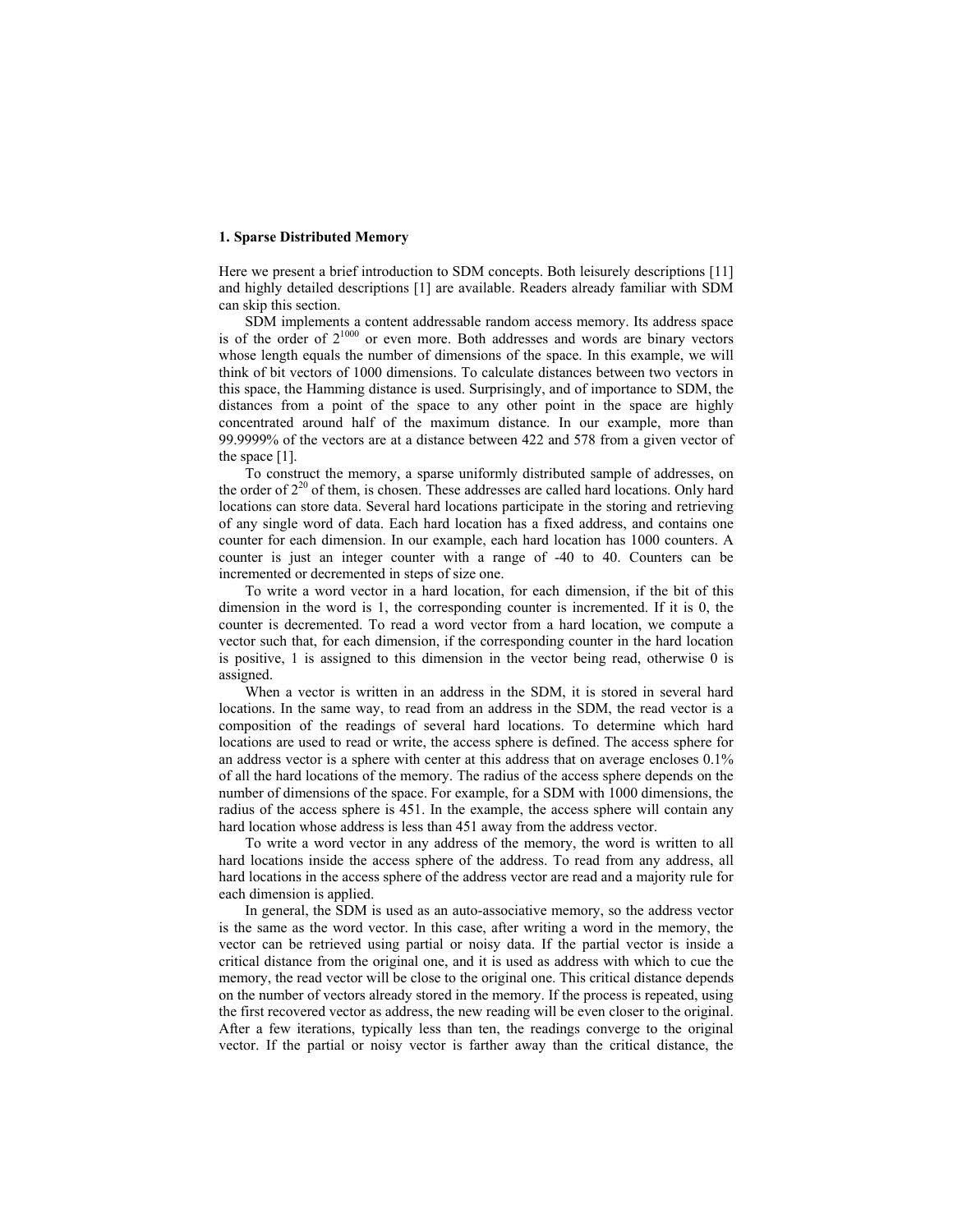successive readings from the iterations will diverge. If the partial vector is about at the critical distance form the original one, the iterations yields vectors that are typically at the same critical distance from the original vector. This behavior mimics the "tip of the tongue" effect.

When storing sequences of vectors in this SDM, the address cannot be the same as the word, as it is in the auto-associative use. The vector that represents the first element of the sequence is used as address to read the memory. The read vector is the second element in the sequence. This second vector is used as address to read the memory again to retrieve the third element. This procedure is repeated until the whole sequence is retrieved. The problem with this way of storing sequences is that it is not possible to use iterations to retrieve elements of the sequence from noisy input cues. So, the memory is far less robust.

Kanerva [10] introduced hyperdimensional computing, based on large binary vectors, as an appropriate tool for cognitive modeling, including holistic representation of sets, sequences and mappings. Among the various vector operations proposed, multiplication of binary vectors as bitwise xor, permutation, and sum with normalization are relevant to the present work, and will be discussed here.

When two binary vectors are combined using bitwise xor, the result of this operation is a new vector of the same dimensionality as the original ones. This operation has several interesting properties. First, the resulting vector is dissimilar, i.e. farther than the critical distance, to the two original ones. Second, the xor operation is reversible.

If A x B = C then C x B = A and C x A = B

Third, this operation preserves Hamming distances.

Permutation is an operation that shuffles the positions (dimensions) of one vector. Mathematically, this corresponds to multiplying the vector by a square matrix M with one 1 in each row and column while the other positions contain 0.

Permutation (A) = 
$$
(AM)^T
$$

This operation is also reversible, multiplying by  $M<sup>T</sup>$ , and it preserves Hamming distances as well.

Finally, the sum operation is the arithmetic (integer) sum of the values of each dimension of two or more vectors. For this operation the bipolar representation of the vectors, i.e., the value 0 is replaced by -1, is used. The resulting vector is an integer vector. To transform this vector into a binary vector, a normalization operation is required. If one dimension has a positive value, the normalized binary vector has a 1 in this dimension. If the value is negative, the normalized vector has a 0 in this dimension. Ties are resolved at random. The sum with normalization has interesting properties: the resulting vector is similar to each of the vectors summed up; i.e. the distance between them is less than the expected distance between any two vectors in the space. Also, xor multiplication distributes over the sum.

Based in these properties, it is sometimes possible to retrieve the individual added vectors from the sum vector. This is feasible only if the number of vectors added is small, i.e. three or fewer vectors. Even with this small number, the interference among the vectors in the sum makes the retrieval of the original vectors from the sum not very reliable.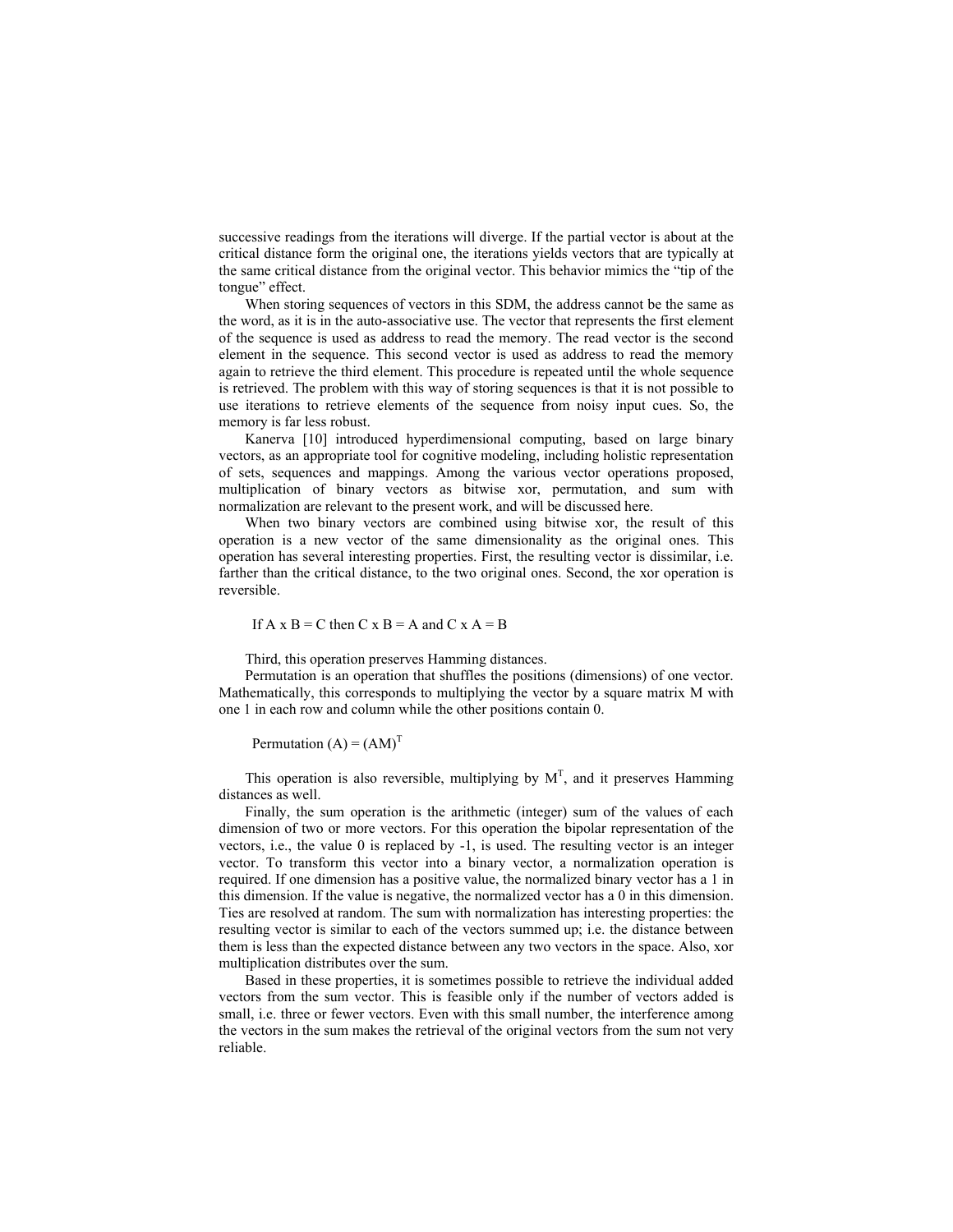Kanerva describes how to store sequences of vectors using hyperdimensional arithmetic [10]. We will briefly describe this procedure and compare it with our implementation in section 3. The main problem of this procedure is that it uses the sum operation, and so shares the same problems with the sum mentioned above while reconstructing the sequence. Also it uses permutation, and as we discuss before, this operation requires matrices that are outside of the binary vector domain.

#### **2. Extend ded SDM**

Here we present a novel structure, built upon SDM, that we call extended sparse distributed memory (ESDM). The main idea of this new memory structure is the use of vectors with different lengths for the addresses and the words. A word has a longer length than the address in which it is stored. Each address has n dimensions while each word has m dimensions with n<m. Moreover, the address vector is included in the word vector (See Figure 1). Formally, a word of length m and an address with length n, the first n bits of the word compose the address.



Figure 1 A word vector with its address section.

The structure of this new memory system is similar to the original SDM. It is composed of hard locations, each of which has an address and counters. The address is a fixed vector of length n. But each hard location has m counters, where m is greater than n. To store a word vector in the memory, the procedure is the same as described for SDM, except that now the first n bits of the word are used as address. To read from an addres s in the mem mory, again th he procedure is similar to the one used for SDM. During each iteration, a word is read from the memory and its first n bits are used to read in the next iteration.

Formally, the address vector is  $A = (WM)^T$ , where A is an address vector of size n, W is the word vector of size m and M is a n x m rectangular diagonal matrix with all 1s in the diag gonal.

It is important to notice that the whole word vector, including the address, comprises the useful data. Conceptually, this memory is a mix of auto-associative and hetero-associative memories. The address part of the word is auto-associative whereas the rest of the word is hetero-associative. This allows us to preserve, and even to improve, the desirable characteristics of the SDM. First, with an initial vector as address to cue the memory, it is possible to retrieve the corresponding word, even if the initial vector is a noisy version of the stored one. This means that ESDM maintains the noise robustness characteristic of SDM. Second, the data of each vector is stored in a number of hard locations in a distributed way. So, it is also robust in the case that some hard locations are corrupted or lost. Third, the previously discussed psychological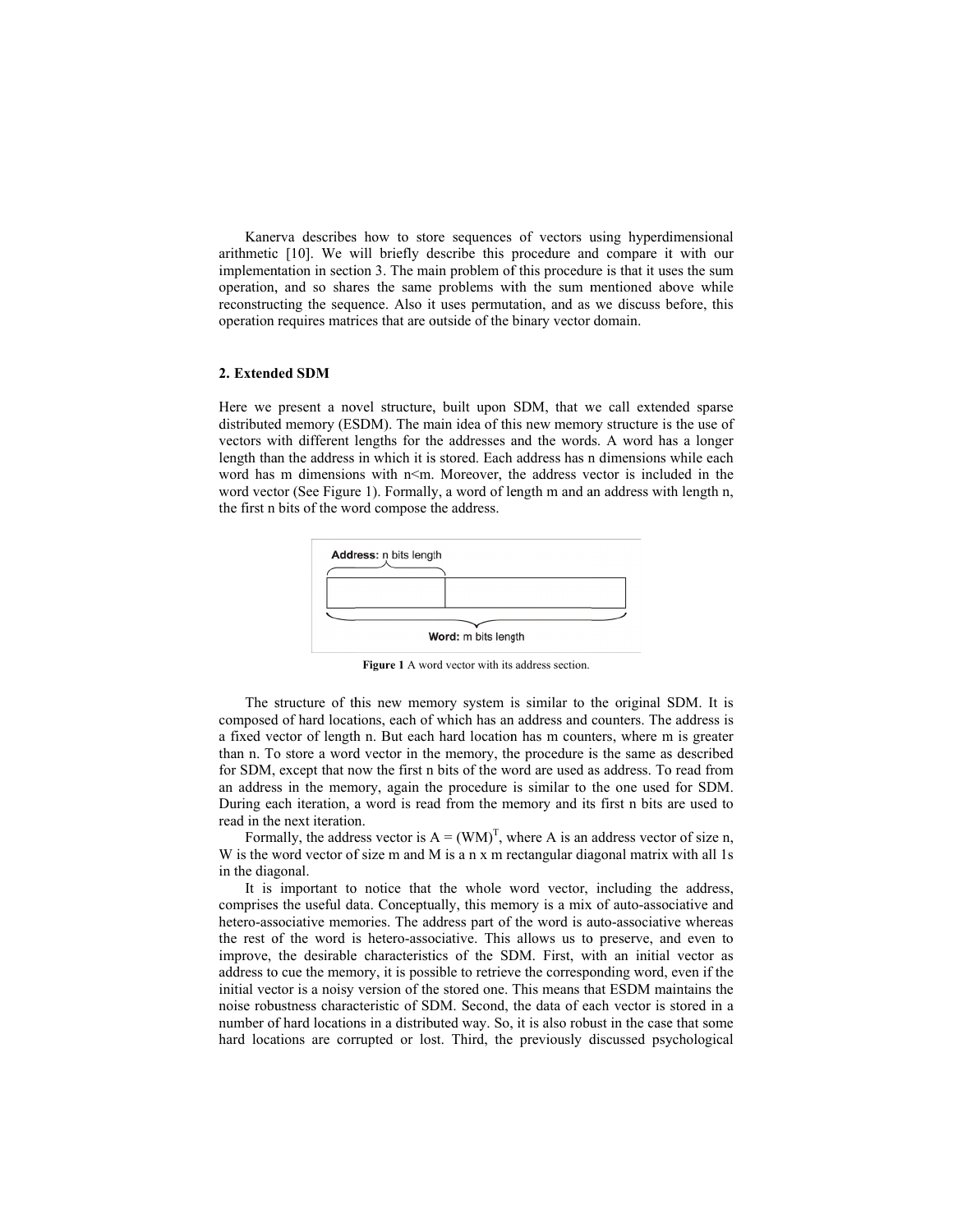characteristics in SDM are also present in ESDM. Finally, the hetero-associative part of the words in ESDM allows storing other data related with the address data but without interfering with it. This is a notable improvement over the original SDM that relies on the flawed sum operation to achieve the same goal but with far less effectiveness.

#### **3. Storing sequences and other data structures**

Sequences are important representations for cognitive agents. Agents act over time and cognitive agents adapt *and* act over time. Simple events can be combined into more complex ones forming sequences, or even trees, of simpler events  $[12][13]$ .

In section 1 we mentioned two approaches suggested by Kanerva [1][10] for storing sequences in SDM. We also mentioned that both approaches have important disadvantages that weaken the auto-associatively, content addressability and noise robustness properties of the memory. The implementation of sequence storing in ESDM is straightforward and eliminates these disadvantages. The most basic implementation uses addresses of length n and words of length 2n, as shown in figure 2. The sequence is composed of vectors of length n. To store the sequence, the first two vectors  $E_1$  and  $E_2$  are concatenated forming a word of length 2n. We will say that the word has two *sections* of n bits each. This word is stored in address  $E_1$ . Then  $E_2$  and  $E_3$ are concatenated and stored in address  $E_2$ . The process continues until the full sequence is stored. A special vector can be used to indicate the end of the sequence.



Figure 2 Basic sequence representation using 2n word vectors

To retrieve the sequence, the initial vector of the sequence is used to read a word from the memory. This word is divided in two halves. The second half is the second vector in the sequence. Repeating this procedure, the whole sequence is retrieved. Notice that in each reading during the retrieval of the sequence, the vector used as address can have some noise, but the iterating reading from the memory cleans it up, as explained previously. One problem with this implementation occurs when two sequences that share a common vector are stored in the memory. For example:

#### AB**C CD**E and FG**C CH**I

In the example, the word CD is stored in address C but the word CH is stored in C also. This produces the undesirable interference between D and H that prevents the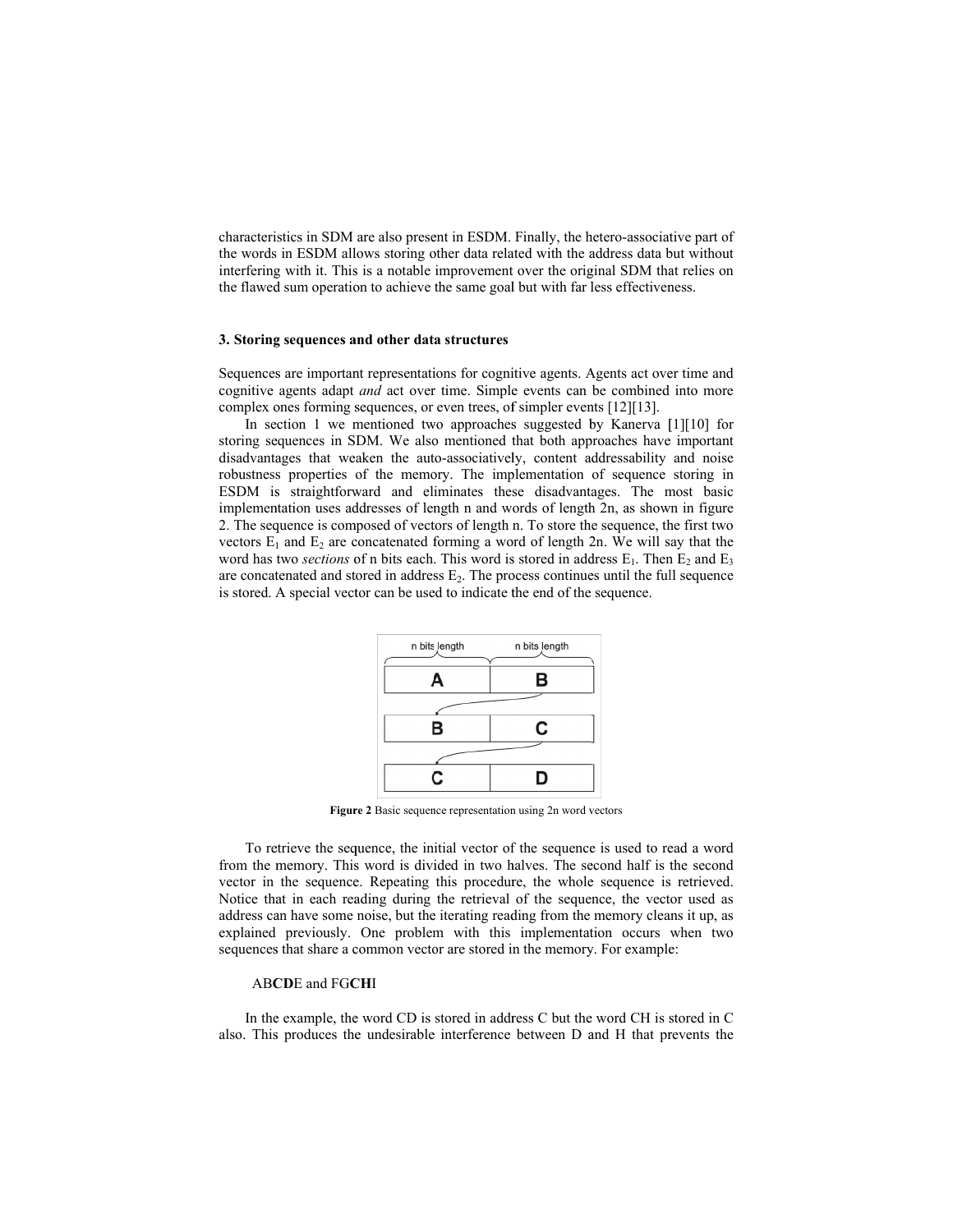correct retrieval of one or even both of the sequences. One plausible solution is to use the same procedure proposed by Kanerva using hyperdimensional operations. The first reading from the memory again uses the initial vector of the sequence. But the following addresses are calculated using the previously read vectors of the sequence. An elegant combination is achieved using permutation and sum operations [10]. For example if P() denotes a random permutation, then:

$$
A_3 = [P(E_1) + E_2]
$$

With this address we read the memory and from the read word the next vector of the sequence, i.e.  $E_3$ , is retrieved. The following addresses are calculated in the same way.

$$
A_{i+1} = [P(A_i) + E_i]
$$

An interesting option is to preserve the sum of the vectors in each reading and multiply it by a scalar *k* between 0 and 1, for example 0.8. This produces an effect of *fading away* of the old vectors of the sequence in the calculation of the next address.

 $A'_{i+1} = k^*P(A'_{i}) + E_i$ 

 $A_{i+1} = [A'_{i+1}]$  where A' is the real vector with the sum before normalization.

All these equations can be used in the original SDM, as pointed out by Kanerva. In both situations, operations with sums are used but the advantage of this implementation is that the retrieval of the succeeding vector in the sequence does not depend on operations that extract the vector from the sum. Here the sum is used only to compute the next address, but the vector is extracted directly from the second part of the read word.

In a similar way, other data structures can be stored in ESDM. For example, to store binary trees, addresses of length n and words of length 3n are used. With the address of the root of the tree the first word is retrieved. The word is divided into three sections, left, center and right. The left section holds the content of the node in the tree; the center section is used as an address with which to read the left child node of the tree; the right section holds the address of the right child node. This procedure is repeated until the whole tree is retrieved. Notice that here again noisy vectors can be used, and ESDM takes care of cleaning them up. Also, a similar mechanism to the one described for sequences can be used to avoid problems related to repeated vectors in several structures.

Other data structures can be easily derived from sequences and trees. A *double linked sequence* can be constructed adding another section of n bits to the word. The address of the previous element in the sequence is stored there. This allows navigating the sequence in reverse order. Something similar can be used to store the parent of a node in a tree. This allows navigating the tree from the bottom up. Finally, more sections of n bits can be added to each word in the tree so that trees with greater degrees can be stored. Interestingly, a tree can represent a more meaningful data structure, like a record, where each child node represents a field of the record, and the root the record itself. An even simpler representation for record is a word with several sections where each section represents a field of the record.